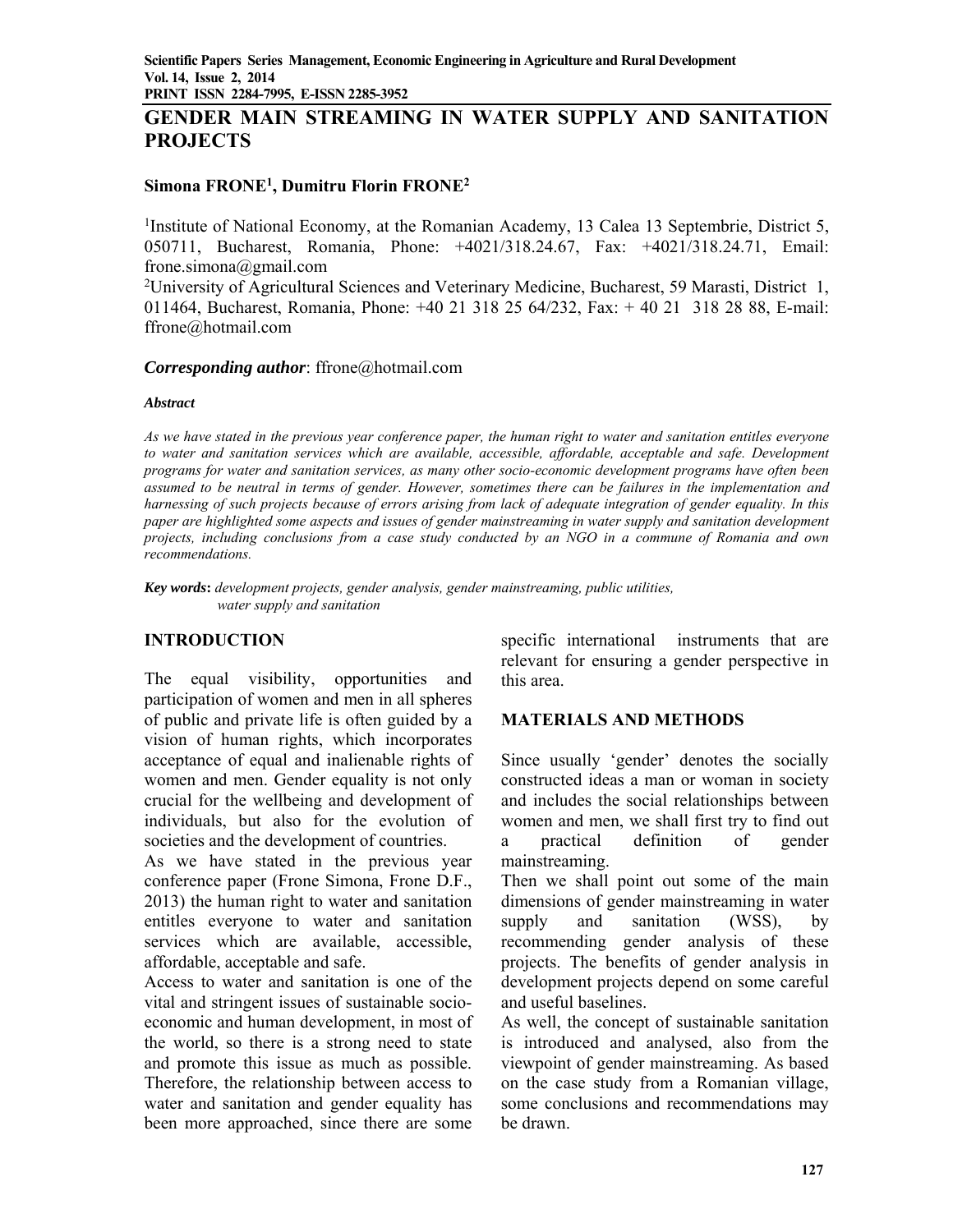#### **RESULTS AND DISCUSSIONS**

The process to thoroughly integrate a gender perspective in institutions and operations is called gender mainstreaming.

According to the ECOSOC definition gender mainstreaming is: "the process of assessing the implications for women and men of any planned action, including legislation, policies or programmes, in any area and at all levels. It is a strategy for making the concerns and experiences of women as well as of men an integral part of the design, implementation, monitoring and evaluation of policies and programmes in all political, economic and societal spheres, so that women and men benefit equally, and inequality is not perpetuated. The ultimate goal of mainstreaming is to achieve gender equality." (ECOSOC, 1997)

As we shall try to further emphasize, adequate gender mainstreaming in water supply and sanitation projects should have significant implications also for socio-economic and rural development. This is now defined at the international level, and obliges Governments to take concrete steps towards ensuring access to safe water and sanitation for all, without discrimination.

The *Convention on the Elimination of All Forms of Discrimination against Women CEDAW 1979* is the most important legallybinding international instrument for the protection of women's rights. While addressing the living conditions of women in rural areas, CEDAW mentions in its article 14(2) (h), that States parties shall ensure women "the right to enjoy adequate living conditions, particularly in relation to housing, sanitation, electricity and water supply, transport and communication."

The *Millennium Development Goal* (MDG) 3, calls for the promotion of gender equality and women's empowerment. Four main indicators – relating to education, literacy, wage employment and political representation are commonly used to monitor progress.

The European Union (EU) also supports proactively the goal of gender equality. The Lisbon Reform Treaty considers 'equality between women and men' among its values and objectives (European Union, 2007: article 1a and 2) and, since1996, the EU has committed itself to mainstreaming gender considerations into all aspects of its operations and policies.

"This involves not restricting efforts to promote equality to the implementation of specific measures to help women, but mobilising all general policies and measures specifically for the purpose of achieving equality by actively and openly taking into account at the planning stage their possible effects on the respective situations of men and women (gender perspective). This means systematically examining measures and policies and taking into account such possible effects when defining and implementing them: thus, development policies, the organisation of work etc. may have significant differential impacts on the situation of women and men which must therefore be duly taken into consideration in order to further promote equality between women and men."(COM, 1996).

The strategy of gender mainstreaming seeks to ensure that all measures and actions affecting the general society take into account openly and actively - during planning, implementation, monitoring and evaluation different effects they can have on women and men.

In society women and men do not have the same roles, resources, needs and interests and do not participate equally in decision making. The values assigned to "women's work" and "men's work" are not the same, these differences vary from one society to another, from one culture to another and are called "gender differences".

Many policies and programs do not take into account these differences (are "genderblind"). The result is that today the public and private services and facilities, and areas such as employment, training, business and political environment are not always created taking into account the specific needs of women and men (most often taken into account the male standard).

Gender mainstreaming leads to benefits that go beyond good water and sanitation performance, including, economic benefits,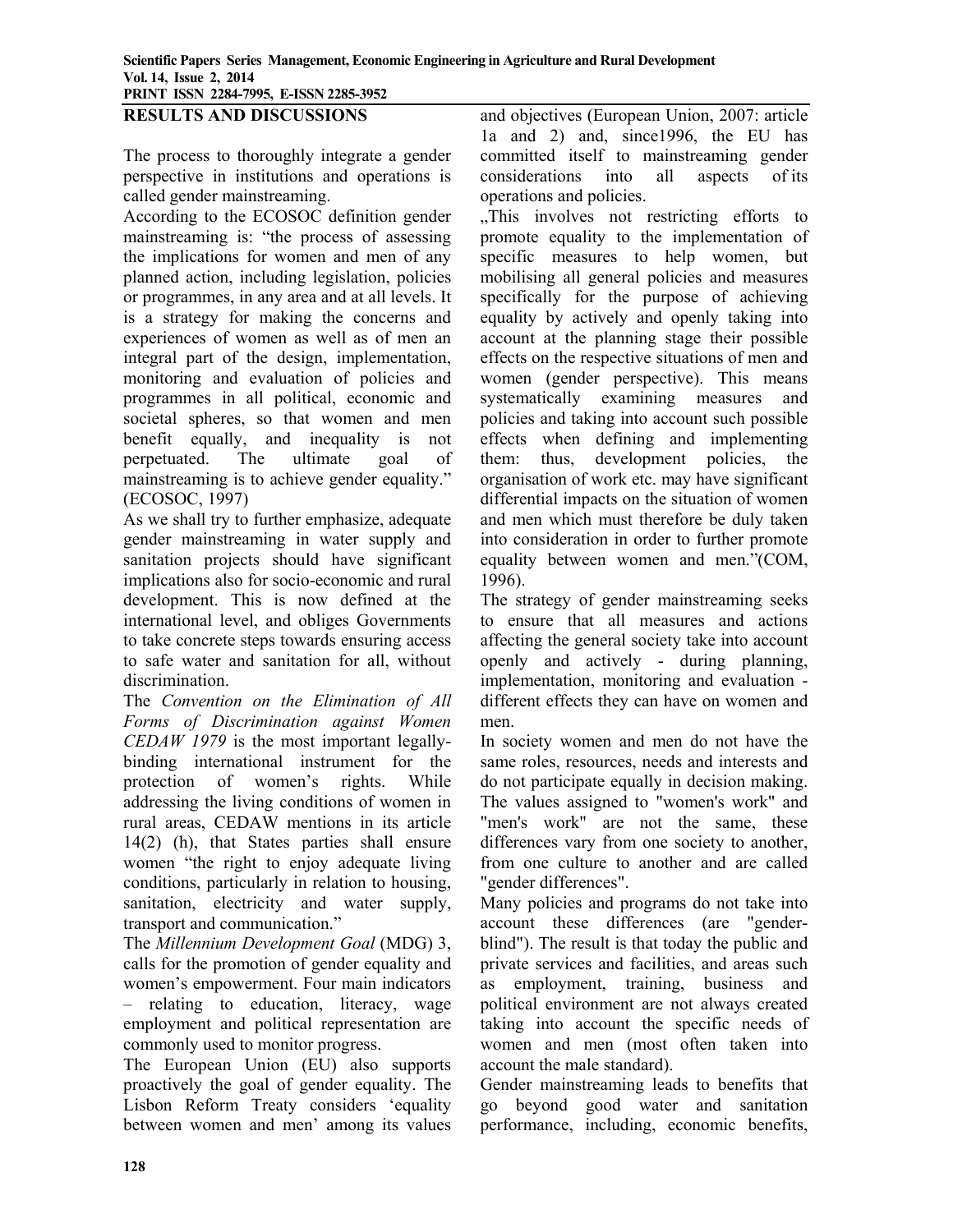empowerment of women, more gender equality. Therefore, there is an urgent need to bring a gender perspective into the sanitation and hygiene sector, to involve and address both women and men in these efforts.

 Gender mainstreaming works best through an adaptive approach, that is participatory and responsive to the needs of the rural poor. Often, specific institutional arrangements are necessary to ensure that gender is considered an integral part of efficient and effective planning and implementation. This encompasses, for example, the development of gender policies and procedures, commitment at all organisational levels, the availability of – internal or external - gender expertise. Gender

must be addressed in policy formulation and by-laws. (GWA, 2006)

A gender analysis helps in understanding the socioeconomic and cultural concerns in a project area. Gender analysis builds understanding of the demands and needs of women and men, their respective knowledge and expertise, attitudes and practices, and it draws light on the constraints for women's and men's participation in activities.

In order to make such an analysis, gender disaggregated data and involvement of women and men in sanitation planning, construction and maintenance are needed. An example will be presented in the case-study below.

 It is also important to assess the impact of policies and programmes on women and men, of different social and age groups. There the question should be raised who benefits and who bears the burdens/face drawbacks of these policies and programmes. (Asia Water Watch 2015, 2006)

Project development teams in the field of water supply and sanitation should take care for a gender balance and be sensitive to gender and related cultural concerns. This can be enhanced by selecting field team members with gender awareness, local knowledge, cultural understanding and willingness to listen. (ADB, 1998)

*Gender analysis* is an essential tool for understanding the local context in which the program. It is especially useful in planning projects, since it helps planners to identify local constraints and structure projects so that objectives can be achieved and measured properly.

Using gender analysis throughout the entire life cycle of the project provides information about:

-the different perspectives, roles, needs and interests of women and men from the project area, country, region or institution, including practical needs and strategic interests of women and men;

-relations between men and women on which depends the access to and control over resources, benefits and decision-making processes;

-the potential impact of different interventions program / project on women and men, on girls and boys;

-the social and cultural constraints and opportunities for promoting relations of equality between women and men;

-the institutions capacity to program actions for gender equality.

In developing a program / project of public investment, it is important to apply a gender analysis to enable for a further integrated strategic approach.

### **Gender mainstreaming for water supply and sanitation services**

Experience shows that if water supply projects can be considered truly neutral in terms of gender, the physiological needs for potable water consumption being similar for both women and men, in terms of access to proper and private toilets, the need of women are much bigger and more important due to their sensitivity and their physiological and socio-cultural features.

Often, the design, location and construction of toilets or latrines, does not pay sufficient attention to the specific needs of women and men, girls and boys. Development programs for sanitation services, as well as many other social and economic development programs have often been assumed to be neutral in terms of gender**.**

Therefore, sometimes there can be failures in the implementation and adequate harnessing of such projects because of errors arising from la lack of adequate gender analysis (absence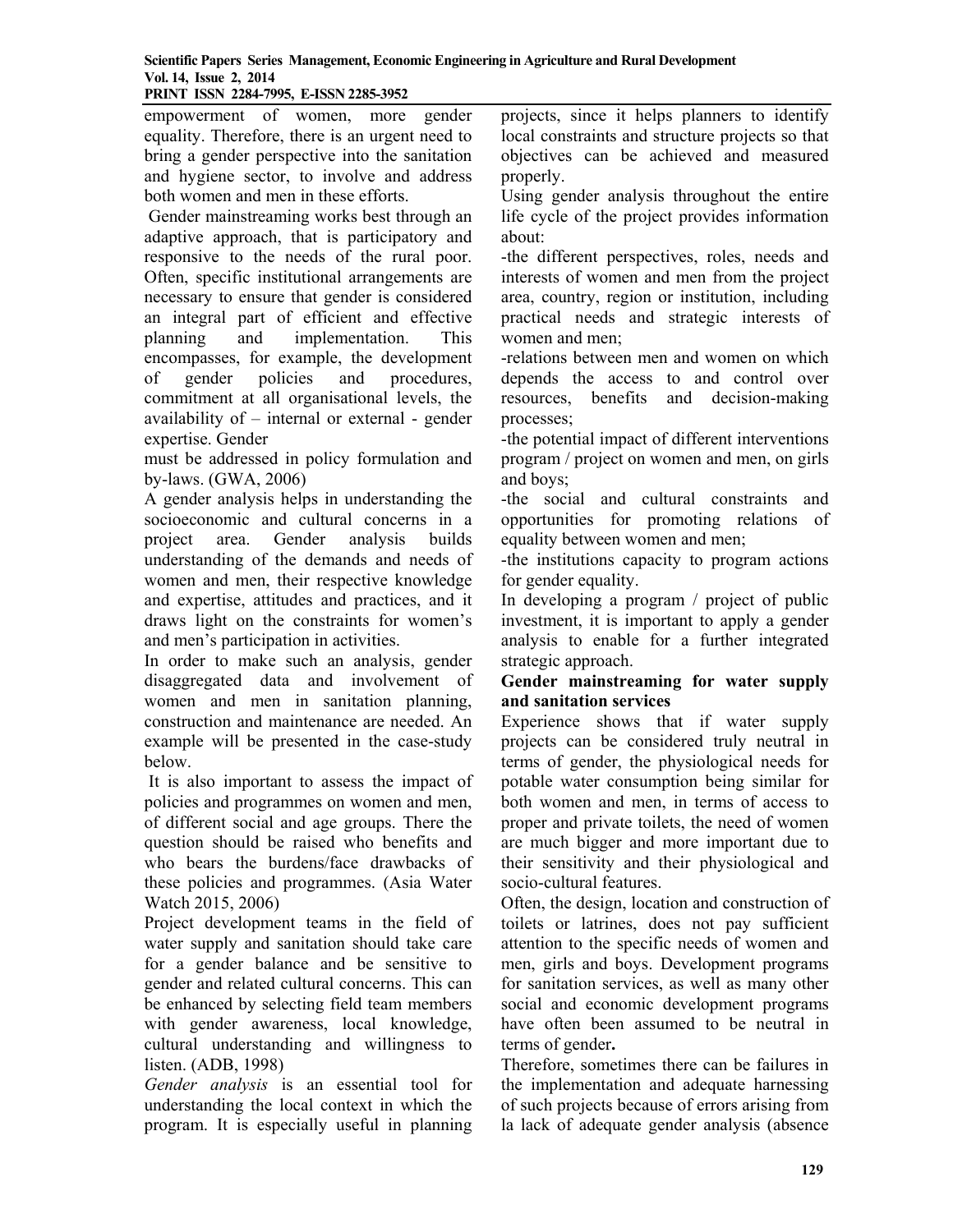of facilities for hygiene and safety of women, heavy duty access for girls, or even too small boys, etc.).

The chosen solution in most rural areas of the world is pit latrines. They do not comply with the criteria for sustainable sanitation (see below). Pit latrines tend to be bad smelling and lead to unhygienic conditions, and pose additional gender problems. In general, women use the pit latrines several times a day whereas men are not similarly dependent on them as they can easily relieve themselves outside. Therefore, men might be less interested in changing the toilet situation.

There are many important factors such as discrimination, lack of political will or gender concerns, and the lack of appropriate legal structures which combined result in: neglecting the specific needs of women, on the one hand;

-Absence of women in planning and implementation of water supply and sanitation on the other hand.

The vast majority of people globally (one billion) living in poverty are women, and the overall trend is the enhancement of a feminisation of poverty, especially for the households headed by women. At the World Water Forum (2006 World Water Forum Mexico City) were presented some initiatives, actions and local projects that address gender analysis in developing countries including our country (Armenia, Bulgaria, Romania, Ukraine and Mexico).

They have demonstrated that a stronger involvement of civil society groups, particularly women and minority groups in decision-making on sanitation and wastewater management is often necessary to truly achieve progress in this sector.

Apart from the gender-specific issues mentioned, the gender perspectives of sustainable sanitation projects, have to be better explored. This is an interesting issue, since women are actively involved in food crop production and food security in many parts of the world, and would be directly affected by increased soil nutrients provided through ecological sanitation, for their rural and urban agriculture.

Therefore, sustainable sanitation is a most interesting issue of sustainable rural development. The main objective of a sanitation system is to protect and promote human health by providing a clean environment and breaking the cycle of diseases. Basic principles when planning and implementing a sanitation system were endorsed by the Water Supply and Sanitation Collaborative Council and Sandec, (2000) in the Bellagio Principles for Sustainable Sanitation:

-Human dignity, quality of life and environmental security at household level should be at the centre of any sanitation approach.

-In line with good governance principles, decision making should involve participation of all stakeholders, especially the consumers and providers of services.

-Waste should be considered a resource, and its management should be holistic and form part of integrated water resources, nutrient flow and waste management processes.

-The domain in which environmental sanitation problems are resolved should be kept to the minimum practicable size (household, neighbourhood, community, town, district, catchments, and city).

In many cases, such as the village Gârla Mare in Romania (see case study), women accept sustainable sanitation by UDDT ecosan toilets while men prefer flush toilets with water. Therefore, women and children (through school programs) could play an important role in motivating, educating and convinced others to use ecosan projects UDDT.

 Ecosan toilets that produce compost is an innovation or alternative eco-economic nature sewer service in order to ensure both manure and environmental sanitation, both water saving and obtaining natural compost fertilizer.

Moreover, a supporter of the technology is Lester Brown himself (Brown L, 2009), who argues that these toilets that produce compost "deserve attention for several reasons," the last being "the increase in capital costs for wastewater discharge systems".

**Case Study - The village Gârla Mare, Romania**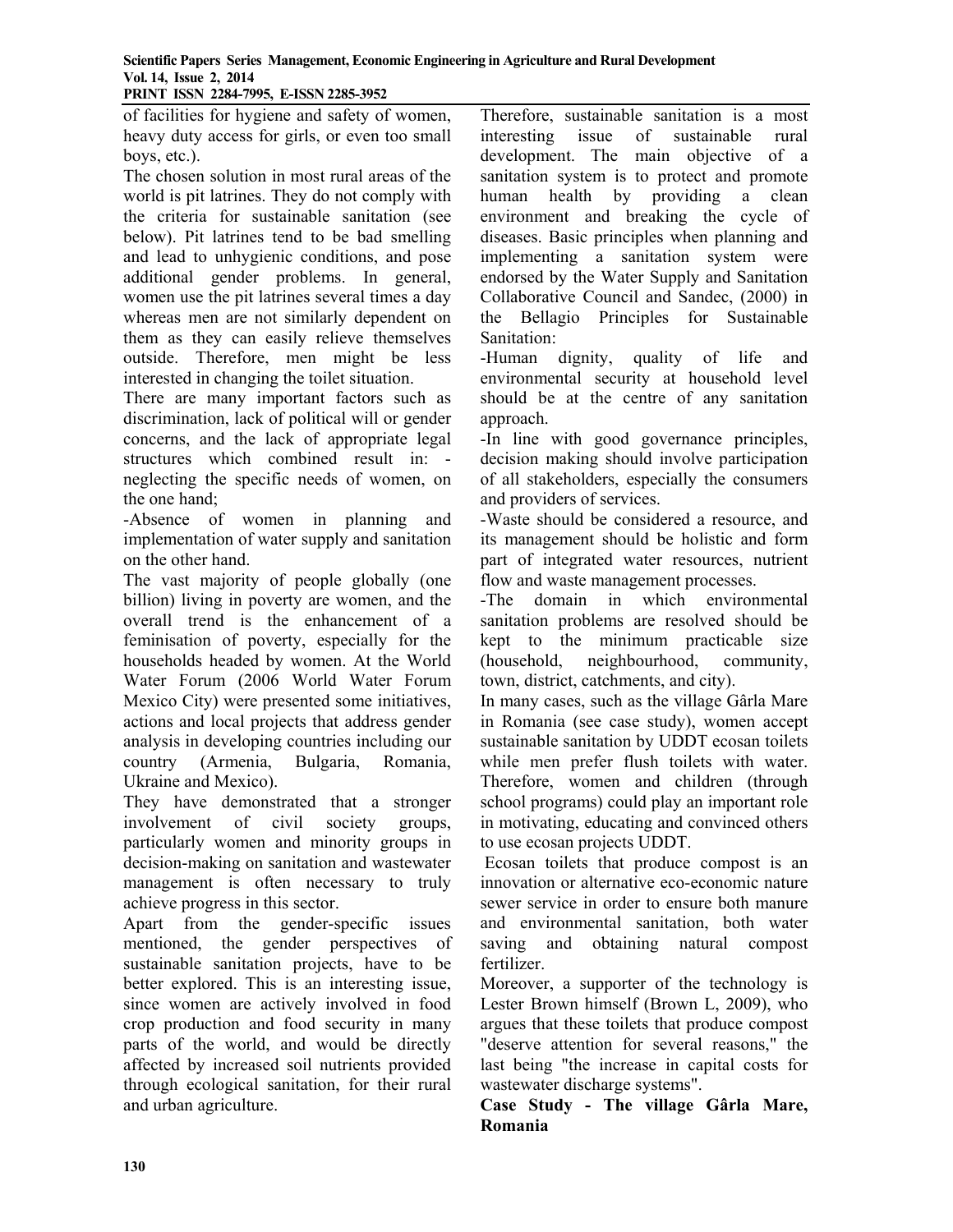In Gârla Mare, a typical Romanian village of 3,500 citizens without a central water supply, ecosan school toilets UDDT (urine dry diverting) were introduced by Women in Europe for a Common Future (WECF), Medium et Sanitas and Hamburg University of Technology, replacing the old school pit latrines, which were in an unacceptable state.

The ecosan school toilets were built for demonstration and proved to be clean and cheap, and produced excellent fertilizer, that has been used to grow corn and peppers. Both men and women contributed to the development of the toilets in their traditional roles, men were the builders and women were those teaching their children about how to use the toilets and hygiene.

After a year of operation, a survey that was undertaken in the village among 40 respondents (21 women/19 men) showed the following results (WECF, 2006):

-Only 3% of women were willing to invest in a (new type of) toilet; for men this percentage was 20%.

-10% of women were willing if it would fit into their budget. This is understandable as the income level of most families is extremely low and they can hardly afford to buy enough food for themselves. But is also shows that more investigation is needed round the financial aspects, and the fact that men feel there are enough financial options, and women do not.

-74% of women as opposed to 58% of men want dry urine diverting toilets for the school; whereas 32% of the men and 17% of the women would prefer a water flush toilet. The arguments women mentioned were that the toilets are good for children's health, there is less bad odour, and children are happy with them.

-More schoolgirls, who were interviewed separately would like to have such toilets at home, then schoolboys. Apparently girls feel that they benefit more from clean toilets.

Also, the case study revealed that women would like to have the toilets in the house, as that would reduce walking distances also during bad weather conditions, but often there is not enough room in the house. They are

also more willing to use the fertilizer in their fields and gardens.

Women and children (via schools) could play an important role in motivating and educating others to use UDDT projects.

## **CONCLUSIONS**

Using the variation coefficient for comparing the price volatility of vegetables, we can draw the conclusion that tomato price had the highest volatility in the period 2004-2010. Yet it is worth noticing that tomato price had a maximum level in June 2006 in the region N-E, which overall contributed to an extremely high volatility in the respective year. Onion lies at the opposite pole, with a lower and more constant variation coefficient, which reached 4% in 2009.

The prices of green peppers are also less volatile compared to the tomato and cabbage prices. However, it can be concluded that throughout the investigated period, the prices had an increasing trend.

This sector lacked a coherent strategy in the last two decades, being characterized by the diminution of the capacity to face the competition market. At the same time, as a result of Romania joining the EU, its competitors from the EU both in the production and processing sector are testing the Romanian market; in case the Romanian sector is not able to get reorganized and benefit from the established intervention measures, it will not be able to face the strong competition coming from the Single Market and not only.

The price volatility is reflected at all chin stages level and especially at the production stage and to a lesser degree at the marketing and processing levels.

### **ACKNOWLEDGMENTS**

This paper was supported by the project "Post-Doctoral Studies in Economics: training program for elite researchers - SPODE" cofunded from the European Social Fund through the Development of Human Resources Operational Programme 2007- 2013,Contract no. POSDRU/89/1.5/S/61755".